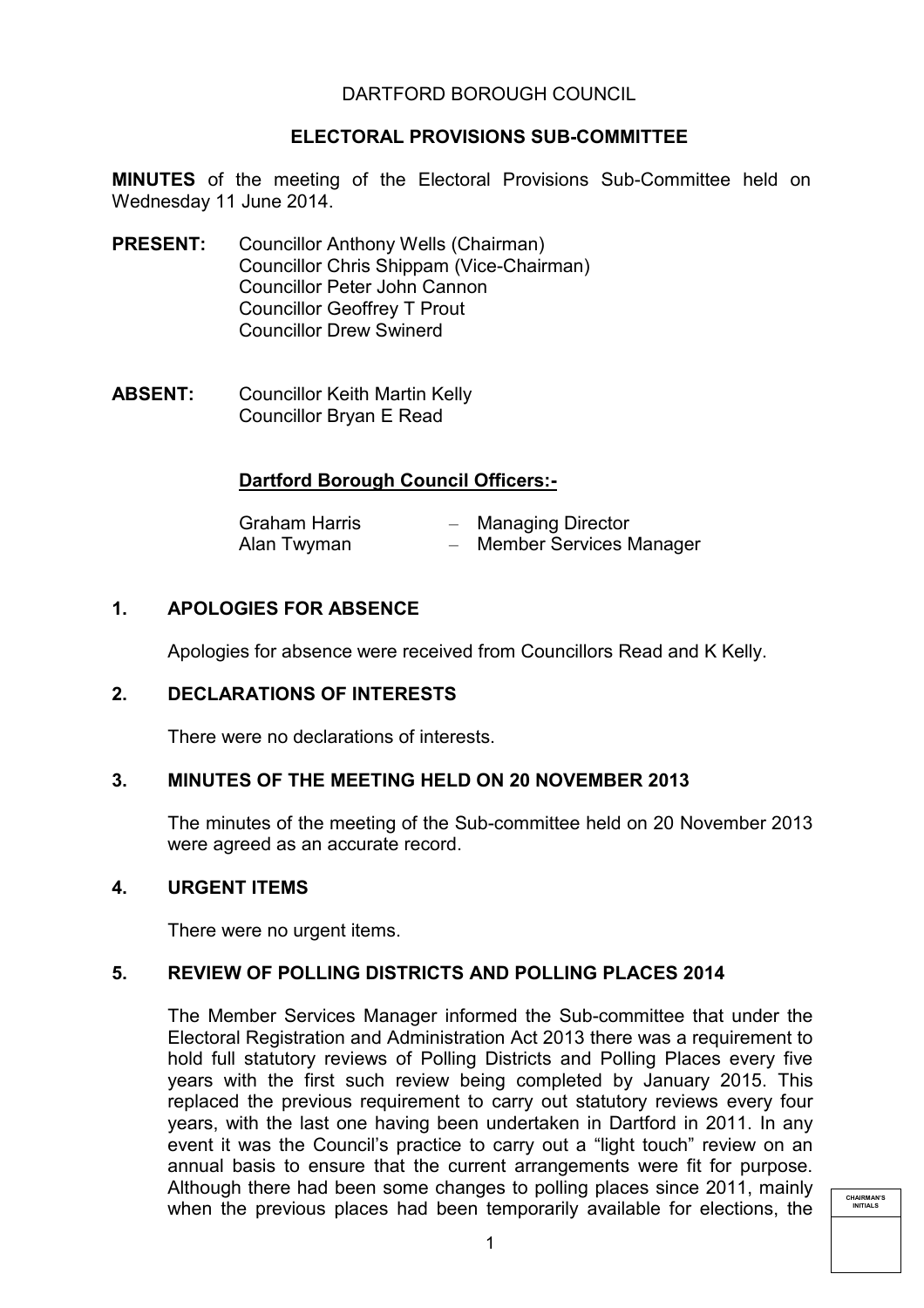only change to polling districts had been the creation of a new polling district (Waterside) in December 2013 to serve new homes in that been built in that area.

Members were advised of the principal requirements of the full statutory review and the proposed timetable which would include the Sub-committee conducting an initial review of current polling districts and polling places, the Acting Returning Officer's initial submission on the arrangements and the current and future locations of polling stations and widespread public consultation from 1<sup>st</sup> July until 8 August. There would be a further report to the Sub-committee in September which would include the outcome of the consultation, options for consideration and recommendations for submission to the General Assembly of the Council in October. This would allow any changes to existing arrangements to be incorporated in the annual register of electors to be published on  $1<sup>st</sup>$  December 2014. It was explained that the Council would be writing to all Councillors, local political parties and community organisations and organisations with expertise in accessibility for the disabled but that any local elector would also be able to contribute to the consultation.

Notice of the intention to carry out a review had been published on the Council's web site and was on display at the Civic Centre and at Dartford Library. Officers had carried out an initial review of the existing arrangements for polling districts and polling places. A comparison had been made between the electors in each polling district in 2011 when the last statutory review had been carried out and as of 17 February 2014 when the annual register of electors was published. The Electoral Commission recommended that there should be a maximum of 2,500 electors allocated to any polling station and currently only one polling district, Greenhithe, had exceeded this number however when postal votes were taken into account the number of electors eligible to vote at the polling station in Greenhithe was below the 2,500 threshold.

 Whilst it was recognised that the pace and scale of residential development in the borough would eventually require a change to electoral arrangements there was a concern that the increase in building in particular areas could result in a need for additional polling districts and polling stations in certain wards which could result in an imbalance between wards where electors were over-represented and wards where there was under-representation. This could only really be addressed by a review of warding which was a matter for the Boundary Commission rather than as part of the review of polling districts and polling places.

Some concerns had been raised about two polling stations during the recent European election. The first related to the inability of a disabled candidate to access the Methodist Church Hall in Ship Lane (Sutton-at-Hone polling district (MB) in his motorised buggy. Upon inspection it proved that the entrance in use on the election day could not be accessed by a large motorised buggy but that if the main entrance to the Hall had been used this would have been fully accessible. It was therefore recommended that the polling station and polling place should remain unchanged but that the main entrance should be open at future elections. Concerns had also been expressed by a small number of residents about the use of a temporary mobile unit in New Barn West polling

**CHAIRMAN'S INITIALS**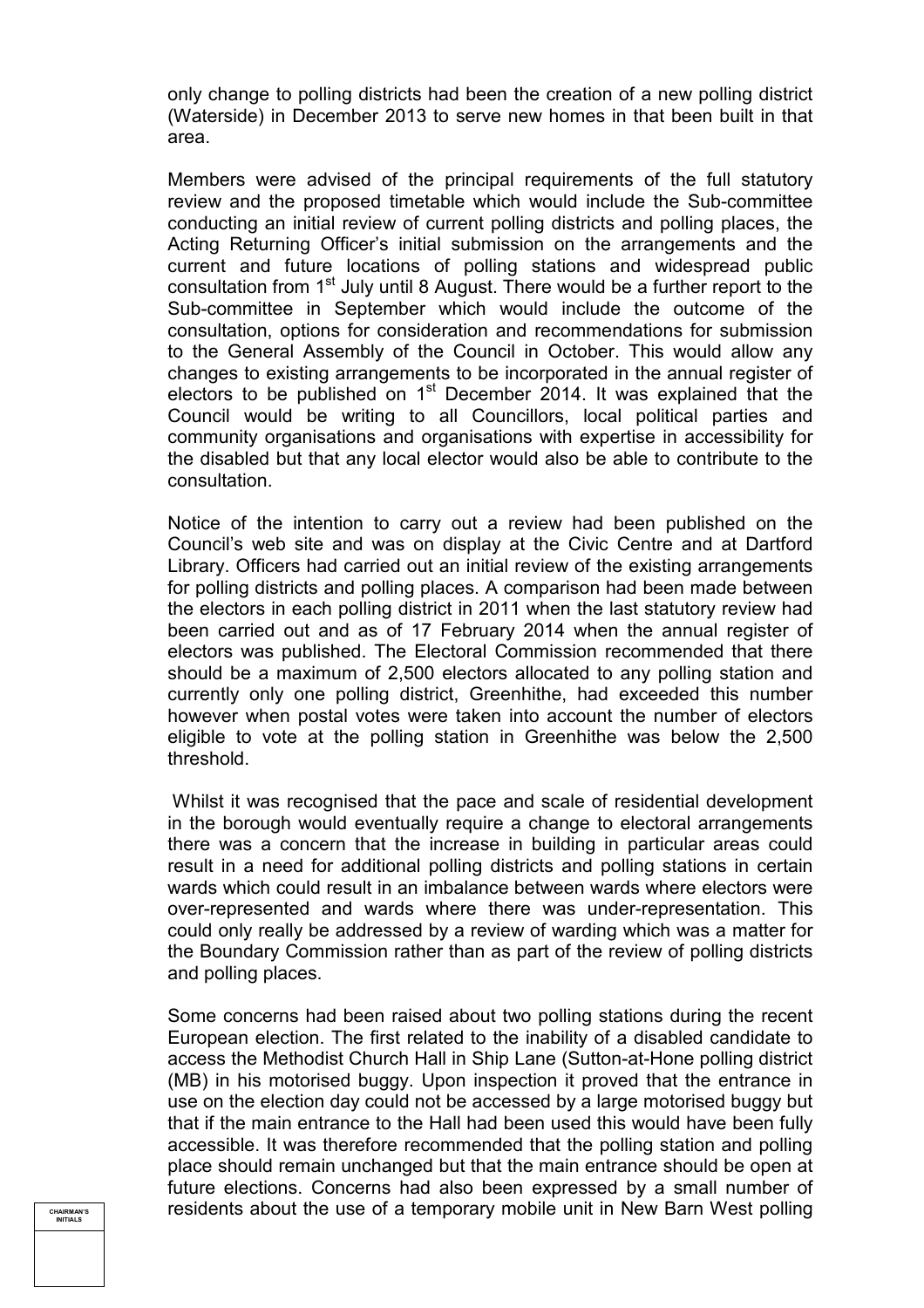## ELECTORAL PROVISIONS SUB-COMMITTEE

#### WEDNESDAY 11 JUNE 2014

district (IC). This related to a mobile unit placed at the junction of Nuthatch and Shearwater which had attracted complaints from three neighbouring properties since the location of the unit had been moved further along Nuthatch at the insistence of Kent Highways before the Police and Crime Commissioner election in November 2012. Members were reminded that this had been reported to the sub-committee at its last meeting when it was explained that no other suitable alternative location could be identified in the polling district and that an alternative location suggested by one of the local residents, the junction of Pescot Avenue and New Barn Road had been unsuitable for the reasons stated in the report. This remained the current position although it was recognised that the provision of mobile polling stations tended to result in complaints from people inconvenienced by the temporary siting of the units.

Presiding Officers had also assessed the suitability of the existing polling stations during the recent European election and no significant issues had been reported and the existing arrangements continued to work well. Given this and the fact that Dartford continued to keep its polling districts under annual review it was not proposed to make any changes to the current arrangements at this time. However in order to allow for greater flexibility in the location of polling stations within polling places, particularly where buildings or specific rooms were unavailable for use at an election, Members were asked to consider designating a geographical zone around each current polling station as the polling place. It was suggested that each polling place should be designated as a geographical zone within 500metres of the normal polling station location. The Acting Returning Officer had been consulted and agreed with the proposal for no changes to the existing polling districts and polling stations and with the polling places being defined as geographical zones.

Members noted the comments made about Greenhithe polling district and recalled the discussion at the last meeting when consideration had been given to changing the location of the polling station in that polling district from the mobile unit at Eagles Road car park to the Dance Union Studio. At that time there had been concern that this would move the polling station slightly further away from Ingress Park and that if it became necessary to create an additional polling district because of the increasing number of residents this could result in more changes to polling stations in quick order which could cause confusion. For this reason the arrangements had remained unchanged. The Sub-committee accepted the recommendation to continue with the current arrangements for Greenhithe but also accepted that development in the area would have to be addressed at some stage in the future. It was felt that this should be reflected in some way in the review documentation.

A Member also commented on the use of the Conference Room at Brent Primary school as a polling station for the first time at the European election. The polling station had generally worked well but it was felt that better signage from the previous location used within the school to the new location would have been helpful. It was also suggested that consideration should be given to creating an additional polling district in Newtown ward to serve the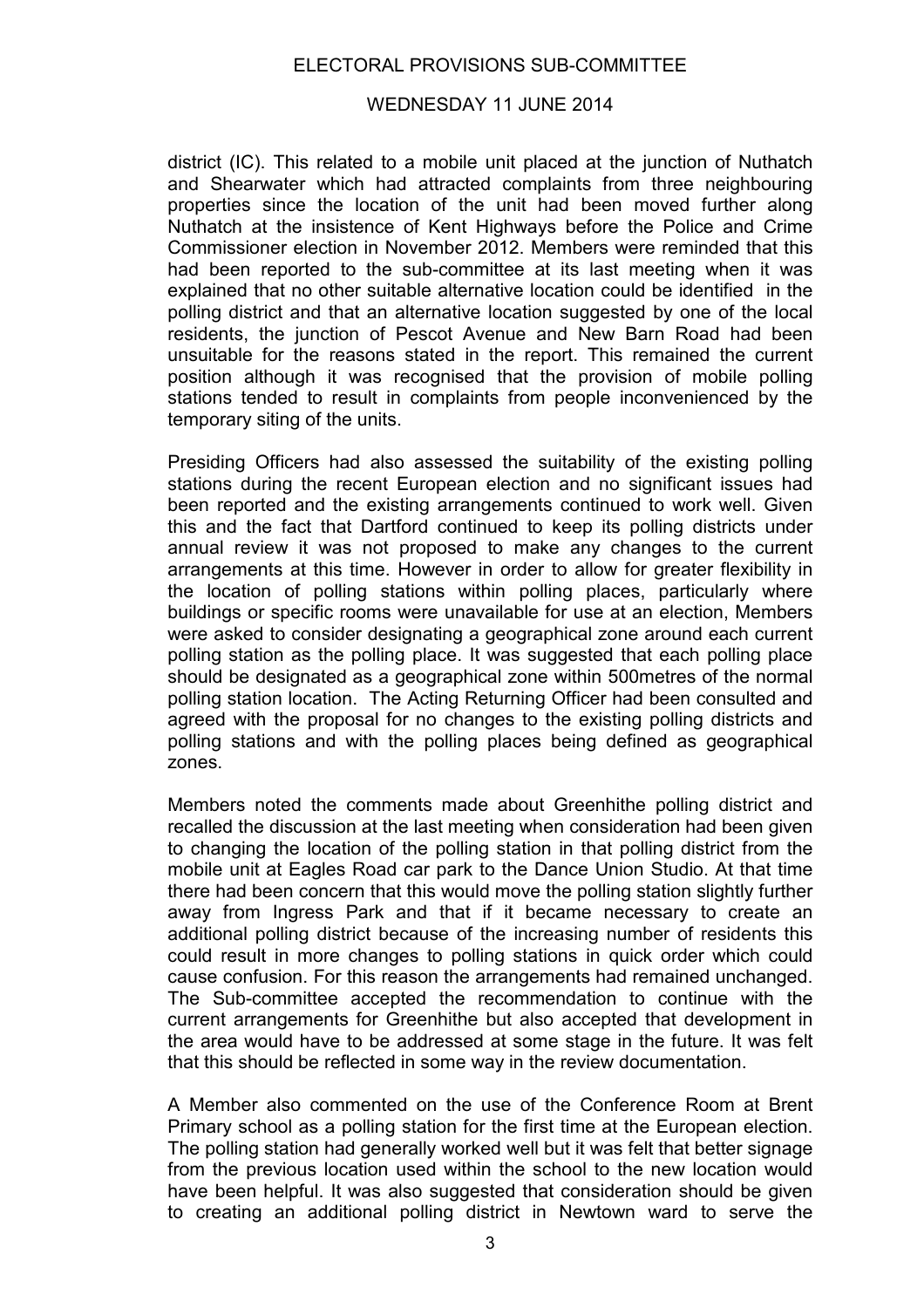community around the former fantasies site as this seemed to form a distinct separate area and it was difficult for local people to access the existing polling place, the Brent Old Schoolboys Club. It was pointed out that the reason for the existing arrangements was partly dictated by parish boundaries and the requirement for each parish to be a separate polling district and not to contain parts of other parishes or un-parished areas. It was also likely that a mobile polling station would have been required for this area.

The Sub-committee considered the proposal to designate polling places as a geographical zone but felt that 500 metres was too large and that a 250 metre zone would offer the Acting Returning Officer sufficient flexibility should a polling station need to be moved.

#### RESOLVED:

- 1. That the Sub-committee agrees the proposed timetable for the review outlined in the report and that any subsequent changes should be agreed in consultation with the Chairman.
- 2. That the Sub-committee has reviewed the current polling district and polling places and considers that the existing arrangements should form the basis of the Council's proposals.
- 3. That in each case the polling place should be designated as a geographical zone within 250 metres of the current polling station location.
- 4. That the Sub-committee's proposals arising from the initial review of polling distritricts and polling places be put out to public consultation together with the Acting Returning Officer's comments on polling stations.
- 5. That the organisations listed in paragraph 5.3 of the report be invited to comment as part of the consultation exercise.

# **6. INDIVIDUAL ELECTORAL REGISTRATION (IER)**

The Sub-committee received an update on the introduction of Individual Electoral Registration and the Council's preparations for the most significant change to the system of registration for a hundred years. It was noted that from 10 June 2014 anyone wishing to be added to the electoral register would have to apply to do so individually and would have to supply details of their date of birth and national insurance number as well as their name and address. This additional information would be checked against the records held by the Department of Works and Pensions to verify the identity of the applicant. Applicants could now apply to register on-line or by contacting the Council's Electoral Services team. This replaced the previous system of household registration.

In order to make the transition to the new system as painless as possible for most people it was intended that the contents of the Council's existing register of electors would be submitted to the DWP IER digital service on 30 June 2014 for data matching against the DWP's records. This would involve submitting details of in excess of 72,000 electors and it was expected that over 80% of the records would be matched. Where this was the case those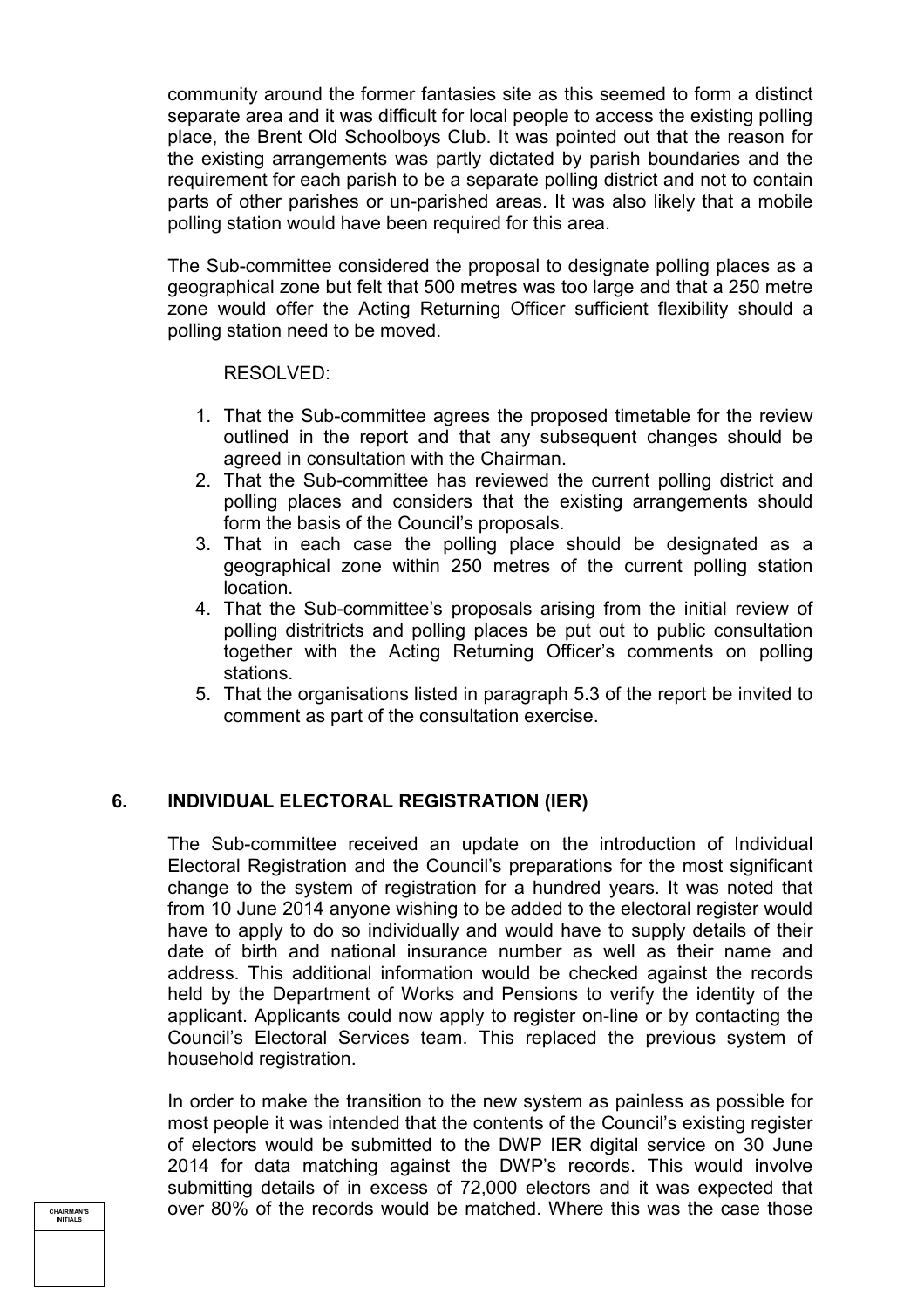## ELECTORAL PROVISIONS SUB-COMMITTEE

#### WEDNESDAY 11 JUNE 2014

electors would be automatically "confirmed" across to the new IER transitional register and would receive letters to confirm that this had happened and that no further action was needed. Efforts would also be made to match as many people who had not matched DWP records by using locally held databases. When this had been done on a trial basis in July 2013 of the 13,500 records which had not initially matched DWP records a further 5,500 had been matched using local data but 8,000 could not be matched. It was hoped that the match rates in 2014 would be slightly better as considerable work had been carried out to try and make the register as accurate as possible before the confirmation process took place. Where records could not be matched individuals would be sent Invitations to Register and where the Registration Officer suspected that eligible inividuals might be present in a household then a Household Enquiry Form would be sent to seek information on the occupants which could then be followed up by sending Invitations to Register. Members were reminded that non-responders to both HEF's and ITR's would have to be sent at least two further reminders and at least one attempt to make personal contact by "door knocking". This would be a major exercise during the transition period following 30 June but would also be a continuing requirement throughout the year on the case of new applications.

It was noted that nobody on the register prior to the change to IER would be removed if they failed to be confirmed or to respond to invitations to register until 1st December 2015 and would still be able to vote at the May elections in 2015. However anyone who had not been confirmed to the new register or had not registered individually would not be able to have a postal or proxy vote for those elections.

Progress since the last meeting of the Sub-committee in November 2013 was outlined. The last pre-IER canvass had been completed and the Register of Electors published on 17 February 2014. Preparations had been made for the introduction of IER after the Minister finally confirmed that this would go ahead to the original timetable in December 2013, although the Cabinet Office had continued to make changes and require additional system testing right up until the end of May. At the same time electoral services staff were conducting the canvass and making arrangements for a by-election and the European elections whilst also been short staffed due to illness. In all the circumstances preparations for the introduction of IER had gone as well as possible and the Council had passed all of the "connectivity" tests that had been required to be carried out. However Members were reminded that this represented fundamental change and was a new challenge for all electoral teams across the country and that there were many uncertainties, including how well electoral management systems would work with the new arrangements and how well the interface with the IER Digital Service worked. Although the Electoral Commission would be running a national publicity campaign in July and August to publicise the change to individual registration it was likely that the change would cause confusion and could also generate complaints from the public and resistance to providing the additional information required in order to register to vote. It was likely that there would be a high level of registration activity across the summer and throughout the transition period and the preparations for the combined elections in May 2015. Once IER had